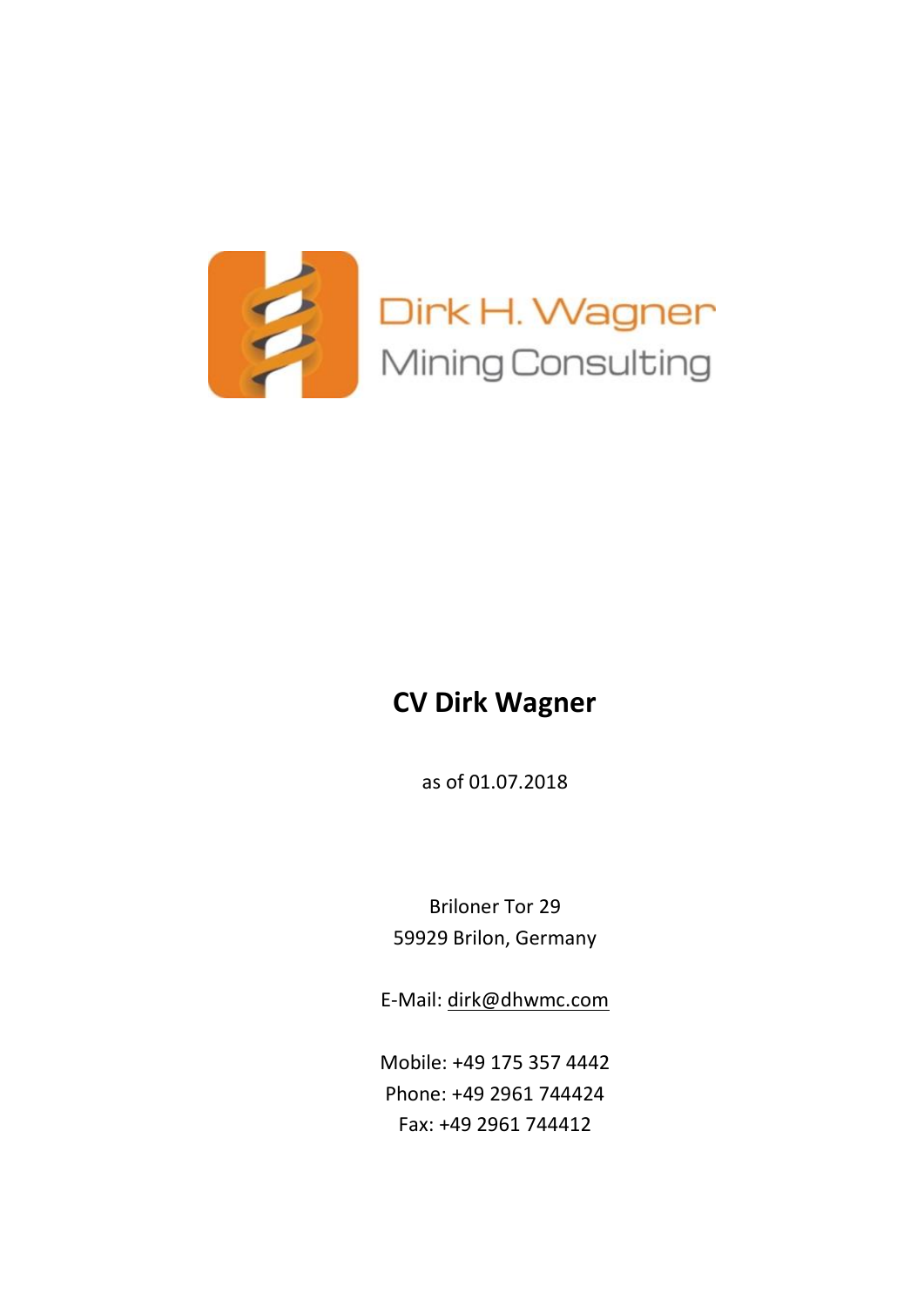

## **Curriculum Vitae**

| Name of Firm                   | Dirk H. Wagner Mining Consulting             |
|--------------------------------|----------------------------------------------|
| <b>Name of Expert</b>          | <b>Dirk Wagner</b>                           |
|                                |                                              |
| Date of Birth                  | 1965                                         |
| Country of Citizenship /       | Germany                                      |
| <b>Residence</b>               |                                              |
|                                |                                              |
|                                |                                              |
| <b>Professional Education:</b> |                                              |
|                                |                                              |
| <b>Institution</b>             | <b>Technical University Berlin / Germany</b> |
| Date                           | 1986 - 1992                                  |
| Degree / Diploma               | Diploma in Mining Engineering                |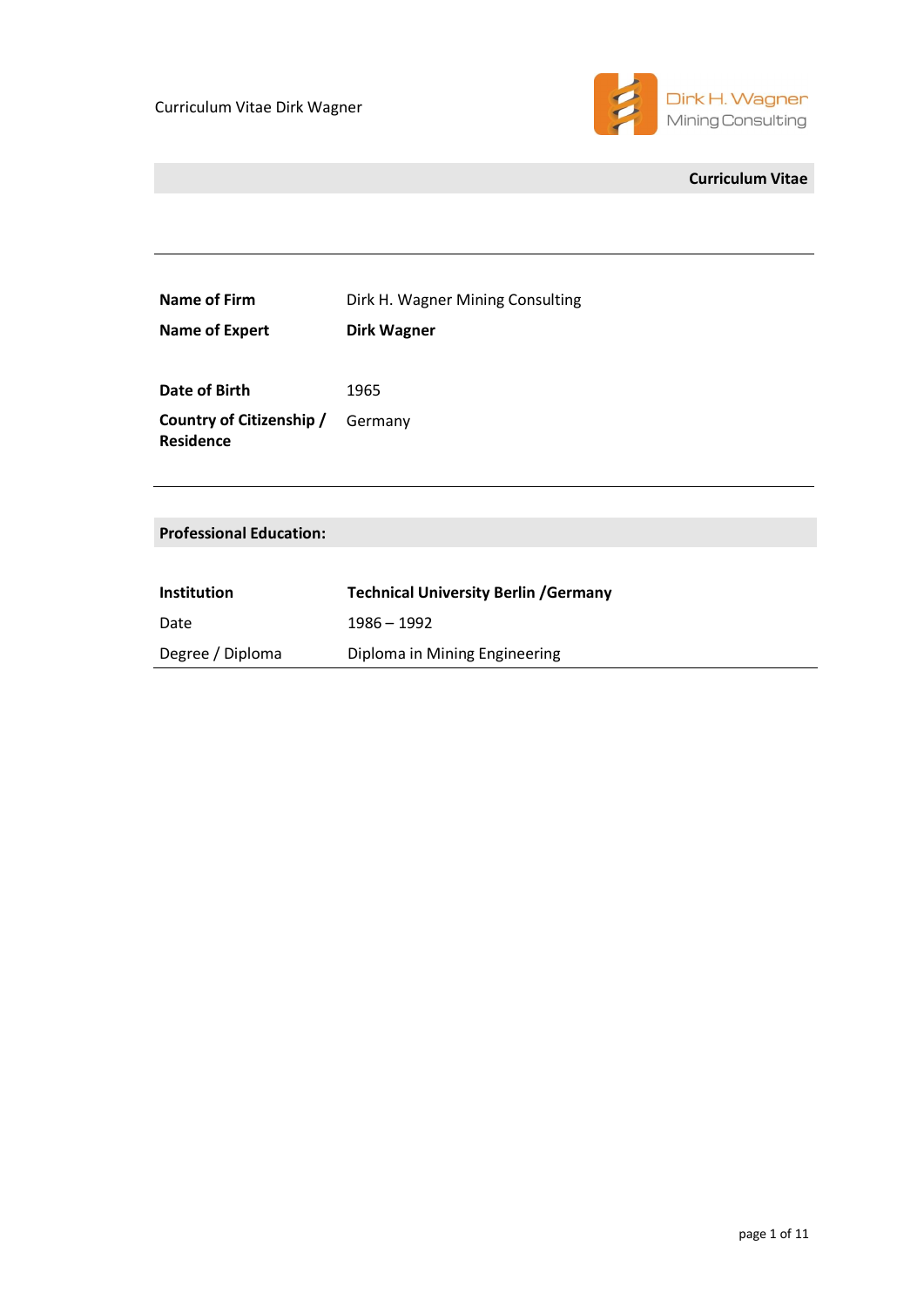

## **Employment Record:**

| <b>Period</b>              | <b>Employing Organisation,</b><br>title/position, Contact Info                                                                    |
|----------------------------|-----------------------------------------------------------------------------------------------------------------------------------|
| From<br>2016 to<br>present | self employed                                                                                                                     |
| From                       | <b>DMT Consulting GmbH</b>                                                                                                        |
| 2011 to                    | Essen / Germany                                                                                                                   |
| 2015                       | <b>Senior Project Manager</b>                                                                                                     |
| From                       | <b>Bucyrus Europe GmbH</b>                                                                                                        |
| 2008 to                    | Saarbrücken / Germany                                                                                                             |
| 2011                       | <b>Senior Project Manager</b>                                                                                                     |
| From                       | <b>IMC Montan Consulting</b>                                                                                                      |
| 2000 to                    | <b>Essen/Germany</b>                                                                                                              |
| 2008                       | <b>Senior Project Manager</b>                                                                                                     |
| From<br>1992 to<br>2000    | <b>Sachtleben Bergbau Services</b><br>GmbH<br>Lennestadt / Germany<br><b>Project Engineer, Mine Planning</b><br><b>Department</b> |

# **Membership in Professional Societies:**

Ring Deutscher Bergingenieure e.V. (Society of German Mining Engineers), GDMB, SME

## **Language Skills:**

|                | speaking  | reading              | writing   |
|----------------|-----------|----------------------|-----------|
| German         |           | <b>Mother Tounge</b> |           |
| <b>English</b> | Excellent | Excellent            | Excellent |
| <b>Russian</b> | Good      | Very Good            | Average   |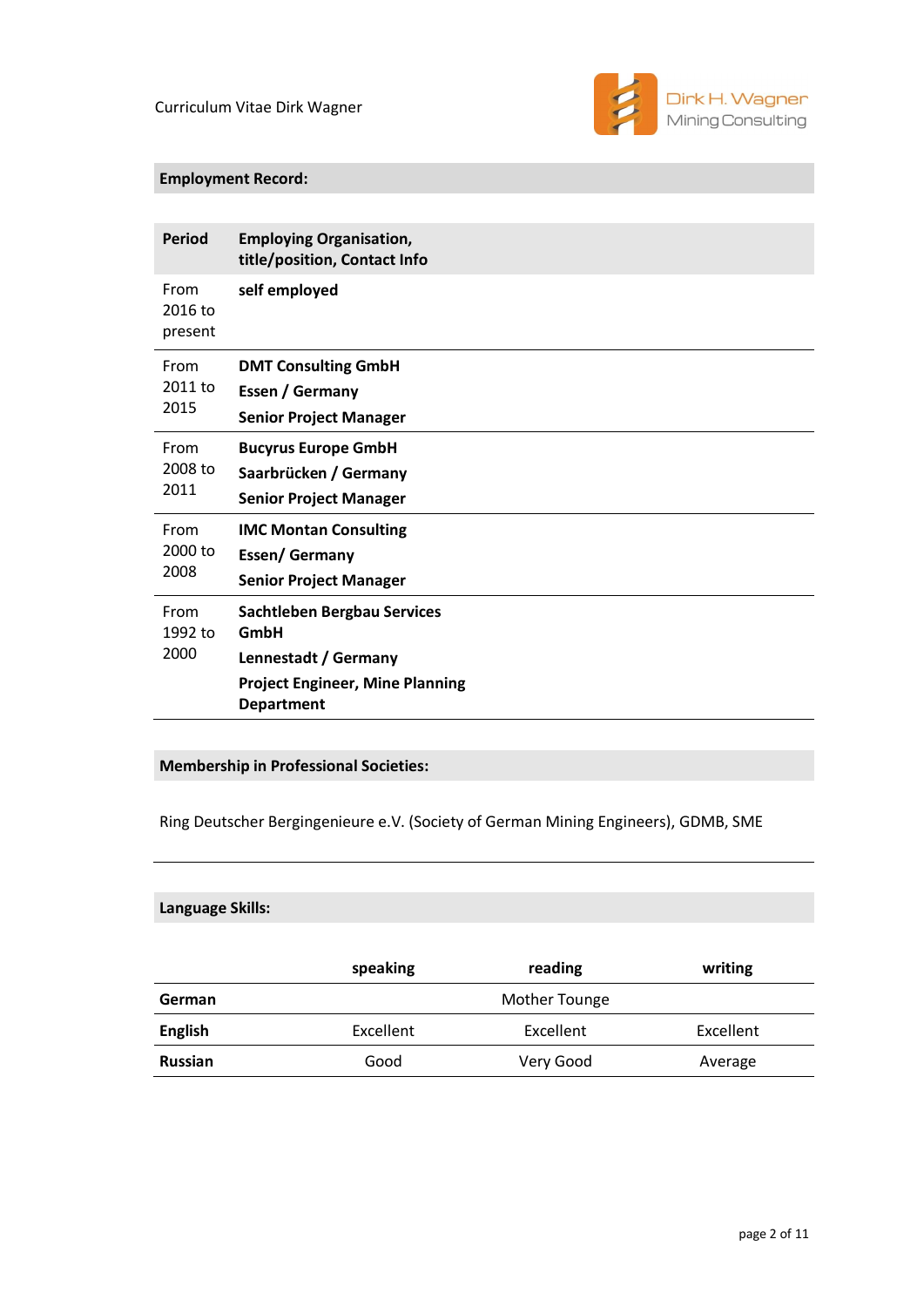

### **Other Skills / Training / Specialised Education:**

Data Processing: MS Office, MS Project, MS Access, Basic Datamine Knowledge

#### **Key Qualifications:**

- **EXT** Technical and economic evaluation of underground mining projects and open-pit mining projects
- **•** Project management
- Evaluation of tender documents
- **E** Supervision of underground mines

#### **Countries of Work Experience:**

Argentina, Australia, Brazil, China, Colombia, Czech Republic, Estonia, Ethiopia, Finland, Georgia, India, Ireland, Kazakhstan, Mali, Mongolia, Poland, Russia, Spain, Turkey, Ukraine, USA, Venezuela, Vietnam, Zimbabwe

#### **Professional Experience Record:**

#### **Thar Coal Mine Block 2, Pakistan**

| <b>Year, Country</b>       | June 2018, Pakistan                               |
|----------------------------|---------------------------------------------------|
| <b>Client</b>              | DMT                                               |
| <b>Services</b>            | Due Diligence on cost part and contractual issues |
| <b>Position in Project</b> | Senior Expert                                     |

#### **Mugla Chromite Project, Turkey**

| <b>Year, Country</b>                       | February 2018, Turkey                           |
|--------------------------------------------|-------------------------------------------------|
| <b>Client</b>                              | Hasat BNO Grup                                  |
| <b>Services</b>                            | <b>Preliminary Cost and Production Schedule</b> |
| <b>Position in Project</b> Project Manager |                                                 |

#### **Ibrice Maden, Turkey**

| <b>Year, Country</b> | December2017 - February 2018, Turkey |
|----------------------|--------------------------------------|
| <b>Client</b>        | Ibrice Maden                         |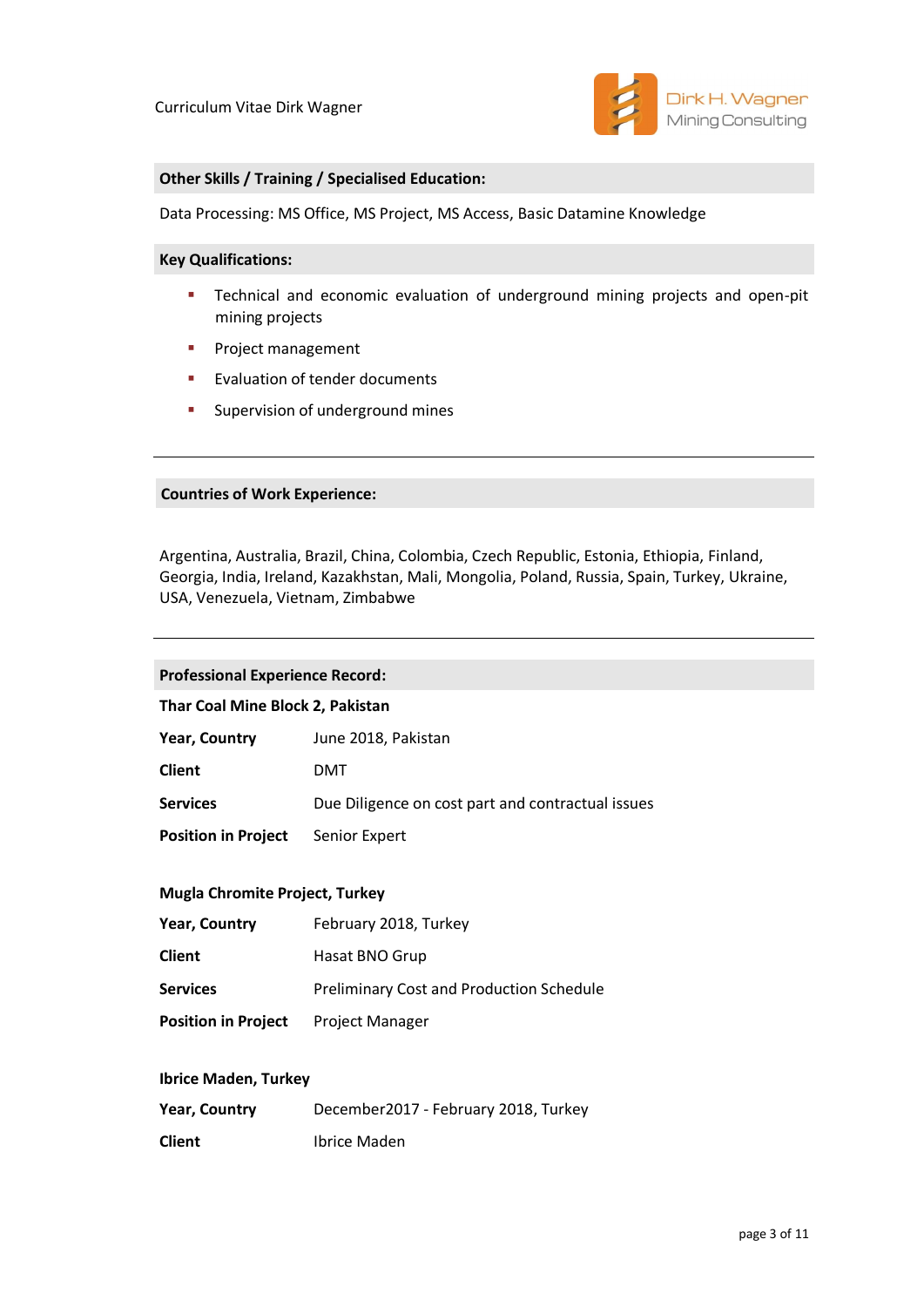

## **Professional Experience Record:**

| <b>Services</b>            | <b>Preliminary Economical Assessment of Malkara project</b> |
|----------------------------|-------------------------------------------------------------|
| <b>Position in Project</b> | Project Manager & Financial Expert                          |
| Wassoul'Or, Mali           |                                                             |
| <b>Year, Country</b>       | September/October 2017, Mali                                |
| <b>Client</b>              | Pearl Gold AG                                               |
| <b>Services</b>            | Review and evaluation of open pit gold operations           |
| <b>Position in Project</b> | Financial Expert & Mining Engineer                          |

## **Rich Metals Group, Georgia**

| <b>Year, Country</b>       | August/September 2017, Georgia                                                                                                                |
|----------------------------|-----------------------------------------------------------------------------------------------------------------------------------------------|
| <b>Client</b>              | Bank of Georgia                                                                                                                               |
| <b>Services</b>            | Lenders Engineer Due Diligence, review of copper and gold mines open<br>pit and underground, long term mine plans, gold processing facilities |
| <b>Position in Project</b> | Cost Engineer & Mining Engineer                                                                                                               |

### **Coal Mining Company, Eastern Europe**

| <b>Year, Country</b>       | January/February 2017, Eastern Europe                                               |
|----------------------------|-------------------------------------------------------------------------------------|
| <b>Client</b>              | Undisclosed                                                                         |
| <b>Services</b>            | Technical Due Diligence incl. operating cost assessment as preparation<br>for a bid |
| <b>Position in Project</b> | Project Manager, Cost Engineer                                                      |

## **Clara Mine, Wolfach, Germany**

| <b>Year, Country</b>       | Since 2016, Germany                                                            |
|----------------------------|--------------------------------------------------------------------------------|
| <b>Client</b>              | Sachtleben Minerals                                                            |
| <b>Services</b>            | Advisor of the Management Board, Support in:<br>- updating of reporting system |
|                            | - preparation of life of mine plan (LOMP)                                      |
|                            | - preparation of economic studies                                              |
|                            | - monitoring of strategy process                                               |
| <b>Position in Project</b> | Senior Advisor                                                                 |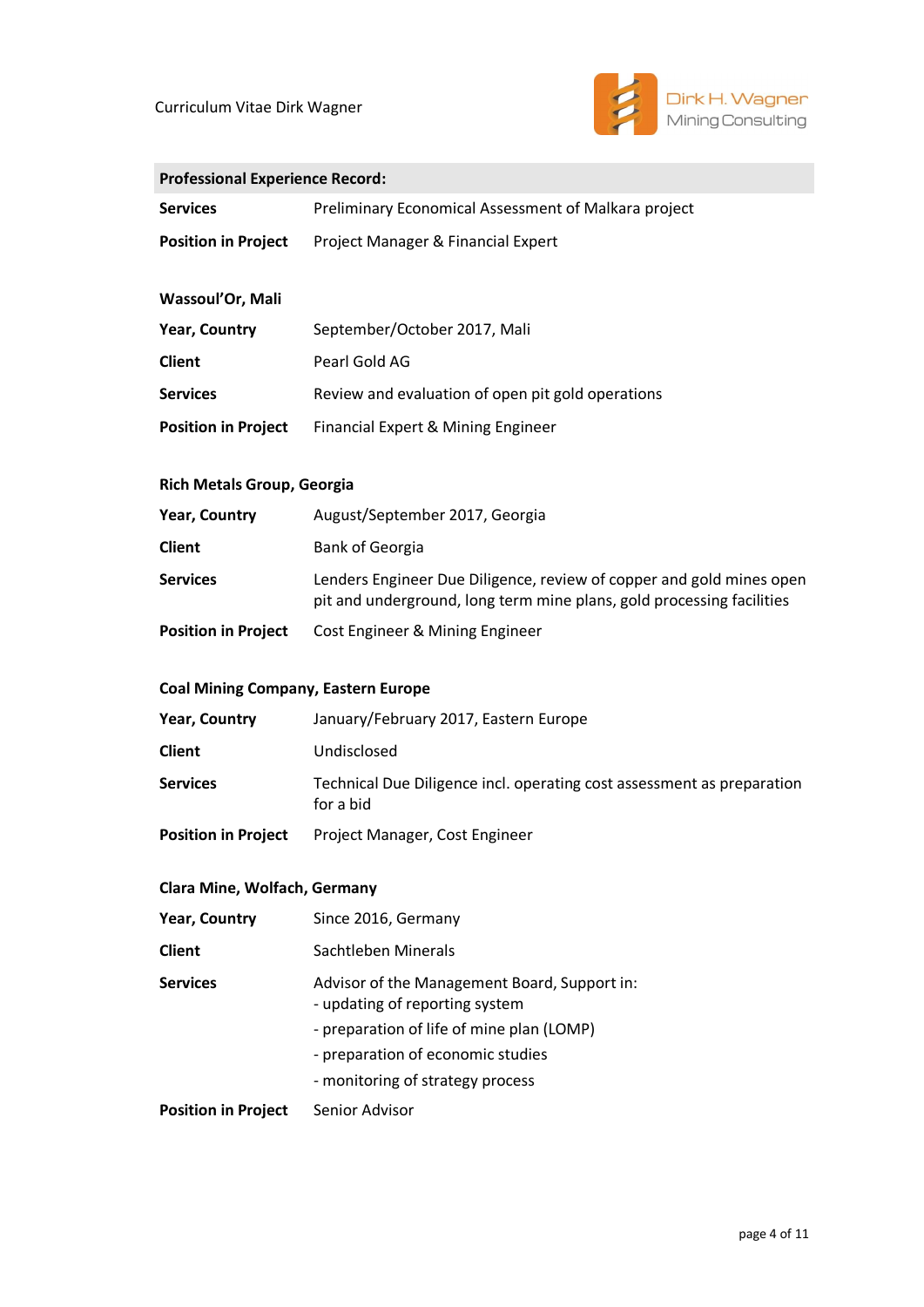

| <b>Professional Experience Record:</b> |                                                                |  |
|----------------------------------------|----------------------------------------------------------------|--|
| <b>Aguas Tenidas Mine</b>              |                                                                |  |
| <b>Year, Country</b>                   | 2016, Spain                                                    |  |
| <b>Client</b>                          | DMT                                                            |  |
| <b>Services</b>                        | <b>Fatal Flaw Analysis</b>                                     |  |
| <b>Position in Project</b>             | Mining Expert                                                  |  |
| Input                                  | Review of mine plans and operations of 3 underground ore mines |  |

## **Vozkhod Oriel Chromite Mine**

| <b>Year, Country</b>       | 2014 - 2015, Kazakhstan                                                                                                                 |
|----------------------------|-----------------------------------------------------------------------------------------------------------------------------------------|
| <b>Client</b>              | Yilmaden                                                                                                                                |
| <b>Services</b>            | JORC Reserve review, Geotechnical Investigations, Health and Safety<br>Audit preparation to support financing process. Owner's engineer |
| <b>Position in Project</b> | <b>Project Manager</b>                                                                                                                  |
| Input                      | Project Management, Peer Review                                                                                                         |

### **Kalkim Lead-Zinc Mine**

| <b>Year, Country</b>       | 2014 - 2015, Turkey                    |
|----------------------------|----------------------------------------|
| <b>Client</b>              | <b>CVK Maden</b>                       |
| <b>Services</b>            | Resource Estimate for a Lead Zinc Mine |
| <b>Position in Project</b> | <b>Project Manager</b>                 |
| Input                      | Project Coordination, Peer Review      |

# **Merzifon Underground Lignite Deposit**

| <b>Year, Country</b>       | $2013 - 2015$ , Turkey                                                                                                            |
|----------------------------|-----------------------------------------------------------------------------------------------------------------------------------|
| <b>Client</b>              | Gürmin Enerji                                                                                                                     |
| <b>Services</b>            | Resource Estimate, Preliminary Economic Assessment and Gas<br>Drainage concept for the Amasya / Merzifon Project of Gürmin Enerji |
| <b>Position in Project</b> | <b>Project Manager</b>                                                                                                            |
| Input                      | Project management, Preliminary Mine planning, Economic<br>Assessment                                                             |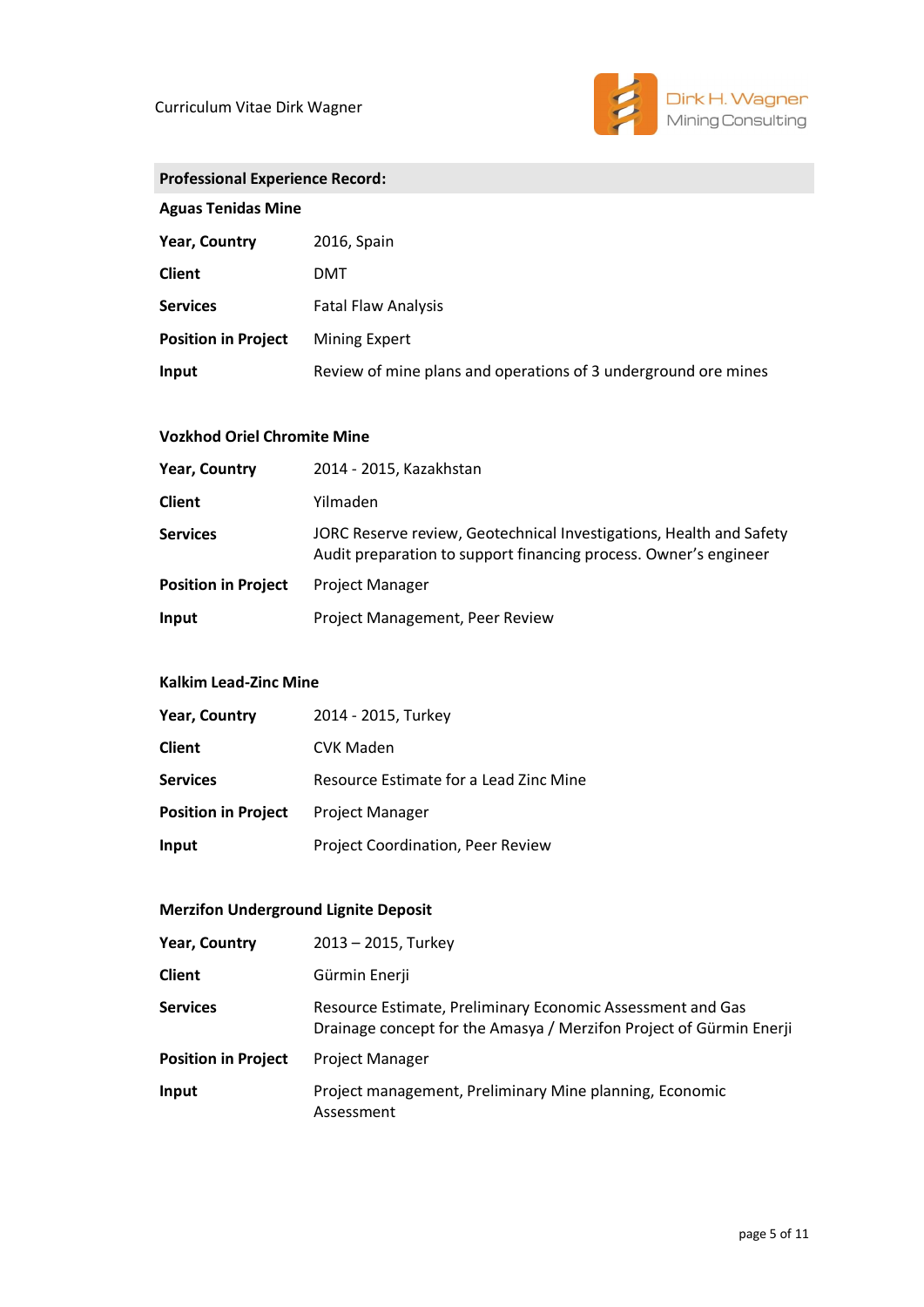

## **Professional Experience Record:**

**Zonguldak Baglik-Inagzi Underground Coking Coal Project**

| <b>Year, Country</b>       | $2013 - 2015$                                                                                                          |
|----------------------------|------------------------------------------------------------------------------------------------------------------------|
| <b>Client</b>              | Soma Holding                                                                                                           |
| <b>Services</b>            | Resource Estimate, Preliminary Economic Assessment and Gas<br>Drainage Concept for the Zonguldak Project of Soma Kömür |
| <b>Position in Project</b> | <b>Project Manager</b>                                                                                                 |
| Input                      | Project Management, mine planning, economic assessment, peer<br>review of other chapters                               |

### **Gökirmag Copper Project**

| <b>Year, Country</b>       | $2013 - 2015$                                                               |
|----------------------------|-----------------------------------------------------------------------------|
| <b>Client</b>              | Asya Maden                                                                  |
| <b>Services</b>            | Feasibility Study on the Gökirmak Copper Project in Northern Turkey         |
| <b>Position in Project</b> | <b>Project Manager</b>                                                      |
| Input                      | Project management, mine planning, cost calculation, cash flow<br>modelling |

## **Soma Eynez Lignite Deposit**

| <b>Year, Country</b>       | 2013, Turkey                                                                          |
|----------------------------|---------------------------------------------------------------------------------------|
| <b>Client</b>              | Undisclosed                                                                           |
| <b>Services</b>            | Due Diigence on an underground coal mining project in Soma area                       |
| <b>Position in Project</b> | <b>Project Manager</b>                                                                |
| Input                      | Project coordination, review of Mine Plan, production plan and<br>economic evaluation |

#### **Camlik, Goynukoren and Pulluca silver deposits**

| <b>Year, Country</b>       | 2012-2013, Turkey                                                                                   |
|----------------------------|-----------------------------------------------------------------------------------------------------|
| <b>Client</b>              | Yildizlar Holding                                                                                   |
| <b>Services</b>            | Preparation of Technical Report according to NI43-101 for Eti Gümüs<br>Silvermine, Pit Optimization |
| <b>Position in Project</b> | <b>Project Manager</b>                                                                              |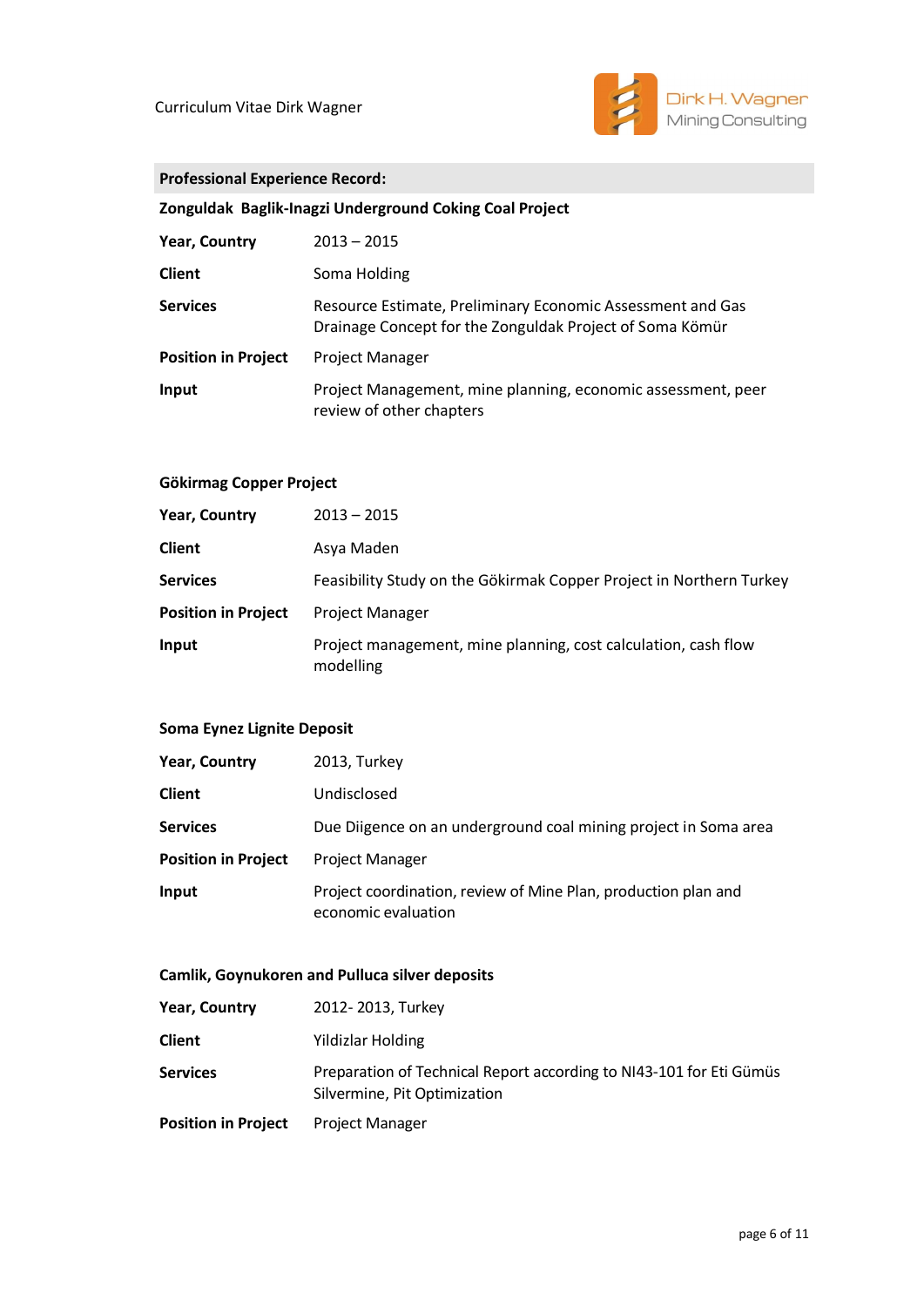

## **Input** Project management, pit optimization, mine planning, equipment selection, economic evaluation

#### **Komorovskoje gold mine**

| <b>Year, Country</b>       | 2012, Kazakhstan                                                                              |
|----------------------------|-----------------------------------------------------------------------------------------------|
| <b>Client</b>              | Kazzinc                                                                                       |
| <b>Services</b>            | Investigation of In-Pit Crushing and continuous haulage systems for<br>Komorovskoye open pit. |
| <b>Position in Project</b> | <b>Project Manager</b>                                                                        |
| Input                      | Project management, cost calculation, mine planning                                           |

## **Paz del Rio Coal Mine**

| <b>Year, Country</b>       | 2011 - 2012, Colombia                                                         |
|----------------------------|-------------------------------------------------------------------------------|
| <b>Client</b>              | Votorantim                                                                    |
| <b>Services</b>            | Underground Part of Prefeasibility Study for underground coal mine<br>project |
| <b>Position in Project</b> | <b>Mining Engineer</b>                                                        |
| Input                      | Mine Planning, equipment selection                                            |

### **La Mancha Resources**

| <b>Year, Country</b>       | 2012, Australia                                             |
|----------------------------|-------------------------------------------------------------|
| <b>Client</b>              | Societe Generale                                            |
| <b>Services</b>            | Due Diligence on an underground and an open pit Gold Mine   |
| <b>Position in Project</b> | <b>Mining Engineer</b>                                      |
| Input                      | Review of mine plans, review of operations, review of costs |

## **Banphu Nickel mine**

| <b>Year, Country</b>       | 2012 Vietnam                                                       |
|----------------------------|--------------------------------------------------------------------|
| <b>Client</b>              | Pala Investment                                                    |
| <b>Services</b>            | Due Diligence on Underground Nickel Mine                           |
| <b>Position in Project</b> | <b>Mining Engineer</b>                                             |
| Input                      | Review of operations, review of costs, review of Life of Mine Plan |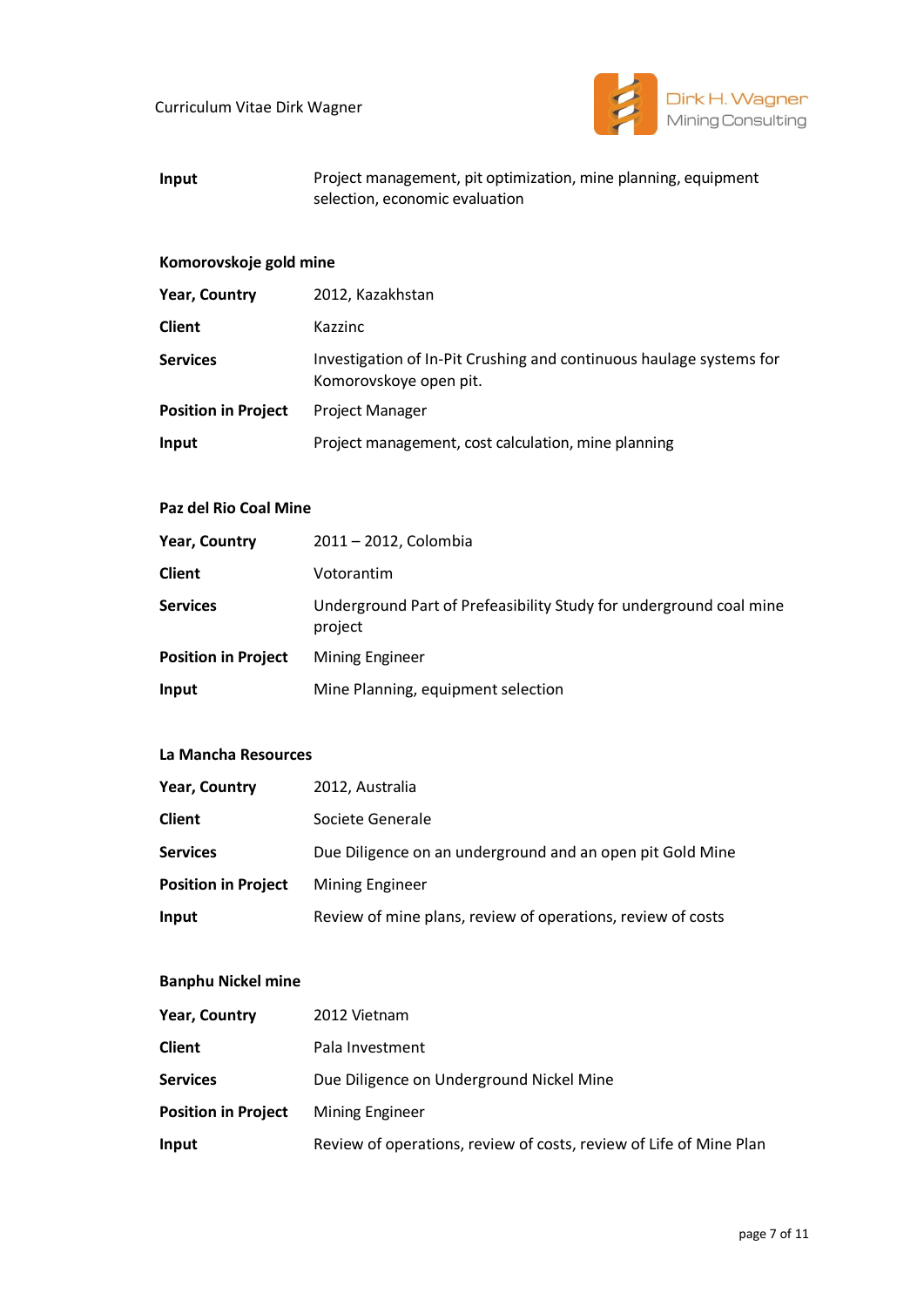

# **Dijon Mining**

| <b>Year, Country</b>       | 2011, Tajikistan                             |
|----------------------------|----------------------------------------------|
| <b>Client</b>              | <b>DION</b>                                  |
| <b>Services</b>            | Assessment of a small scale underground mine |
| <b>Position in Project</b> | <b>Project Manager</b>                       |
| Input                      | Review of underground coal mining project    |

## **Mibrag Lignite Open Pit**

| <b>Year, Country</b>       | 2011, Germany                                               |
|----------------------------|-------------------------------------------------------------|
| <b>Client</b>              | Undisclosed                                                 |
| <b>Services</b>            | Competent Persons Report on Coal assets of a German Company |
| <b>Position in Project</b> | <b>Economic Expert</b>                                      |
| Input                      | Review of cost, review of business plans                    |

## **Tuncbilek underground lignite mine**

| <b>Year, Country</b>       | 2010 - 2014, Turkey                                                                                                   |
|----------------------------|-----------------------------------------------------------------------------------------------------------------------|
| <b>Client</b>              | TKI                                                                                                                   |
| <b>Services</b>            | Engineering Assistance, Review of FS on Tuncbilek deposit                                                             |
| <b>Position in Project</b> | <b>Project Manager</b>                                                                                                |
| Input                      | Supervision of Turkish Consultants, Mine Planning, Project<br>Coordination (Serbian, Turkish and German team members) |

# **Soma Eynez Underground coal project**

| <b>Year, Country</b>       | 2010, Turkey                                                                                 |
|----------------------------|----------------------------------------------------------------------------------------------|
| <b>Client</b>              | Demir Export                                                                                 |
| <b>Services</b>            | Engineering Assistance on Tender preparation for Cayirhan Tender<br>including mine planning. |
| <b>Position in Project</b> | <b>Project Manager</b>                                                                       |
| Input                      | Review of mine plan, review of engineering, preparation of cost<br>schedules                 |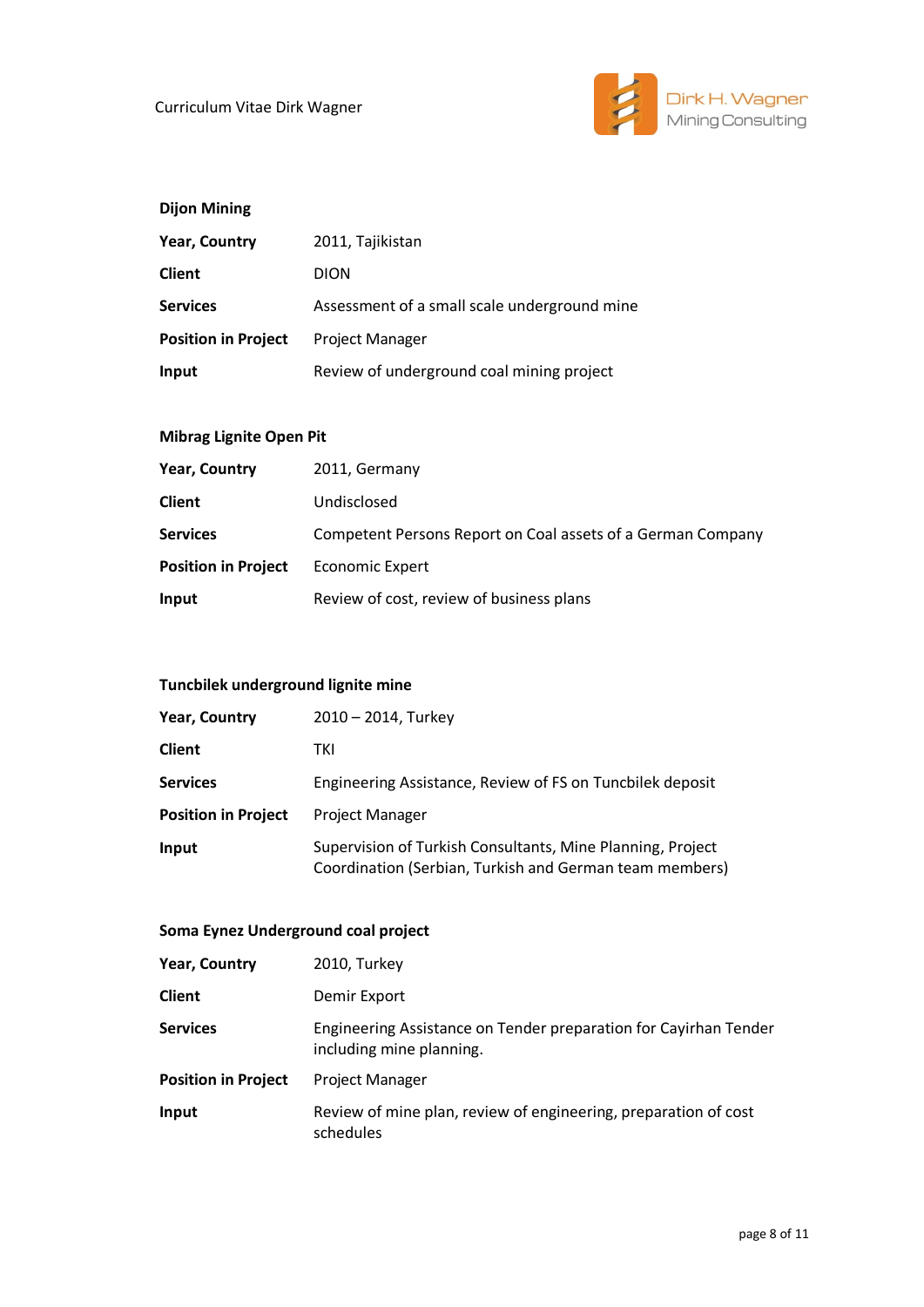

#### **KTK 7/8 coal mining project, SCCL**

| r. - , - - ., <i>- - -</i> - |                                                         |
|------------------------------|---------------------------------------------------------|
| <b>Year, Country</b>         | 2010, India                                             |
| <b>Client</b>                | Indu Projects                                           |
| <b>Services</b>              | Equipment Proposal Preparation, including mine planning |
| <b>Position in Project</b>   | <b>Project Manager</b>                                  |
| Input                        | Proposal coordination, mine planning                    |

# **Eniseyskaja Coal Mining Project**

| <b>Year, Country</b>       | 2009, Russia                                             |
|----------------------------|----------------------------------------------------------|
| <b>Client</b>              | <b>EPK</b>                                               |
| <b>Services</b>            | Pre-Feasibility Study on application of slice mining     |
| <b>Position in Project</b> | Project manager                                          |
| Input                      | Project Coordination, Mine Planning, economic evaluation |

## **Komorovskoye Coal Mine**

| <b>Year, Country</b>       | 2008, Russia                                                  |
|----------------------------|---------------------------------------------------------------|
| <b>Client</b>              | Undisclosed                                                   |
| <b>Services</b>            | Due Diligence Report on an underground Coal mine              |
| <b>Position in Project</b> | <b>Senior Mining Expert</b>                                   |
| Input                      | Review of mining plans and operations, review of mining costs |

## **Sapadnij Kamys**

| <b>Year, Country</b>       | 2008, Kazakhstan                                                 |
|----------------------------|------------------------------------------------------------------|
| <b>Client</b>              | Undisclosed                                                      |
| <b>Services</b>            | Reserve assessment for Manganese projects                        |
| <b>Position in Project</b> | Senior Mining Expert                                             |
| Input                      | Review of Mine plan, review of mining cost, review of operations |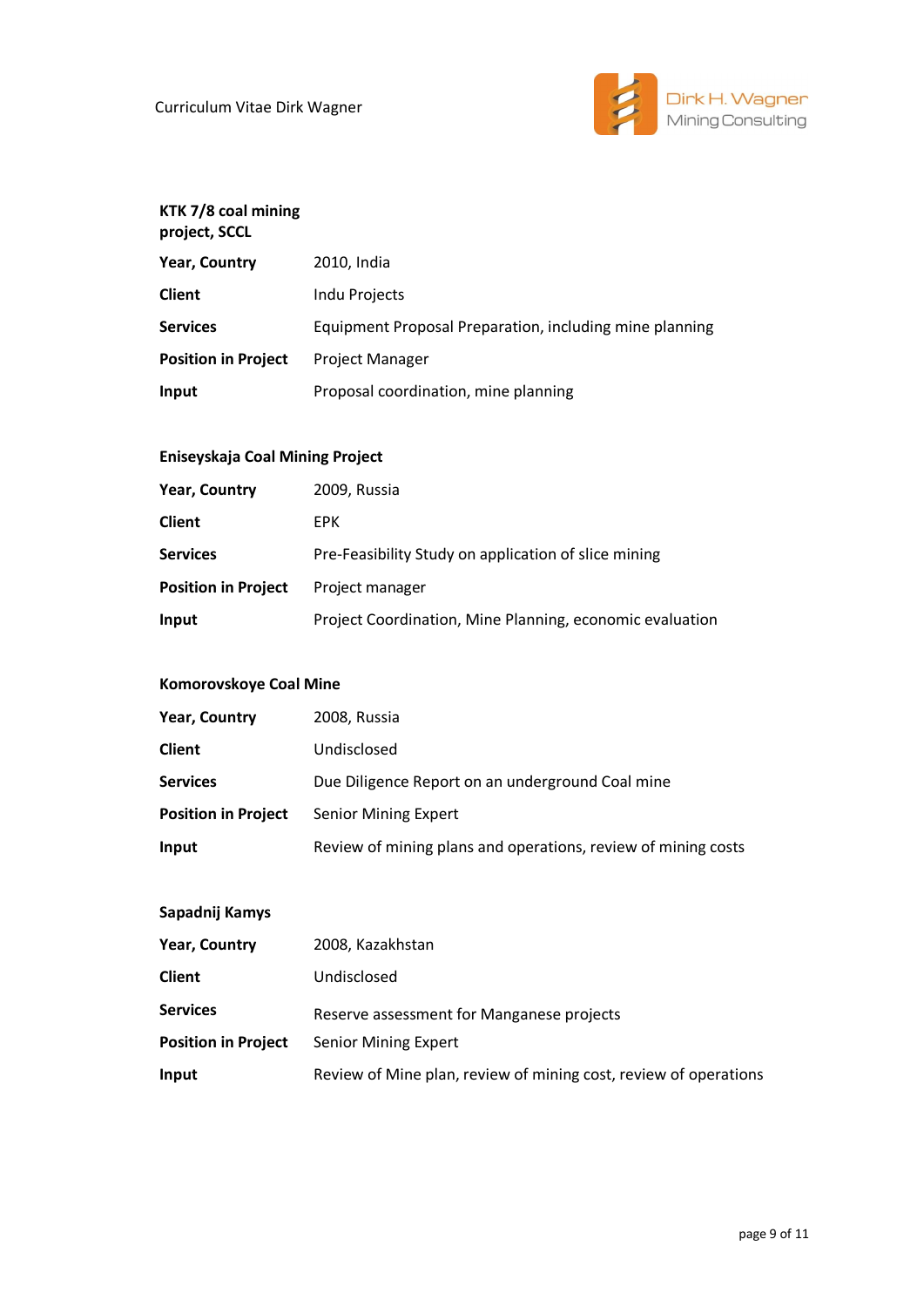

| Eurasia Gold               |                                                                                    |
|----------------------------|------------------------------------------------------------------------------------|
| <b>Year, Country</b>       | 2008, Kazakhstan                                                                   |
| <b>Client</b>              | Kazakhmys                                                                          |
| <b>Services</b>            | Reserve assessment for all operations of "Kazakhmys Gold"                          |
| <b>Position in Project</b> | <b>Senior Mining Expert</b>                                                        |
| Input                      | Review of mining operations, review of mining cost, review of life of<br>mine plan |

# **Cerattepe Copper Mine Project**

| <b>Year, Country</b>       | 2007/8, Turkey                                                                                                 |
|----------------------------|----------------------------------------------------------------------------------------------------------------|
| <b>Client</b>              | CBI (Cayeli Bakir)                                                                                             |
| <b>Services</b>            | EPCM Project on an underground copper mine                                                                     |
| <b>Position in Project</b> | <b>Project Manager</b>                                                                                         |
| Input                      | Project coordination, supervision of surface civil construction,<br>specification of works, tender preparation |

# **MSOL Gold Mines**

| <b>Year, Country</b>       | 2007, Brazil                                                                 |
|----------------------------|------------------------------------------------------------------------------|
| <b>Client</b>              | Undisclosed                                                                  |
| <b>Services</b>            | Due Diligence on several small gold mining operations in Brazil              |
| <b>Position in Project</b> | <b>Senior Mining Expert</b>                                                  |
| Input                      | Review of Mining operations, review of life of mine plan, review of<br>costs |

# **Burnstone Gold Project**

| <b>Year, Country</b>       | 2007, South Africa / USA (Nevada)                                            |
|----------------------------|------------------------------------------------------------------------------|
| <b>Client</b>              | Undisclosed                                                                  |
| <b>Services</b>            | Due diligence on two gold mining projects                                    |
| <b>Position in Project</b> | <b>Senior Mining Expert</b>                                                  |
| Input                      | Review of Mining operations, review of life of mine plan, review of<br>costs |